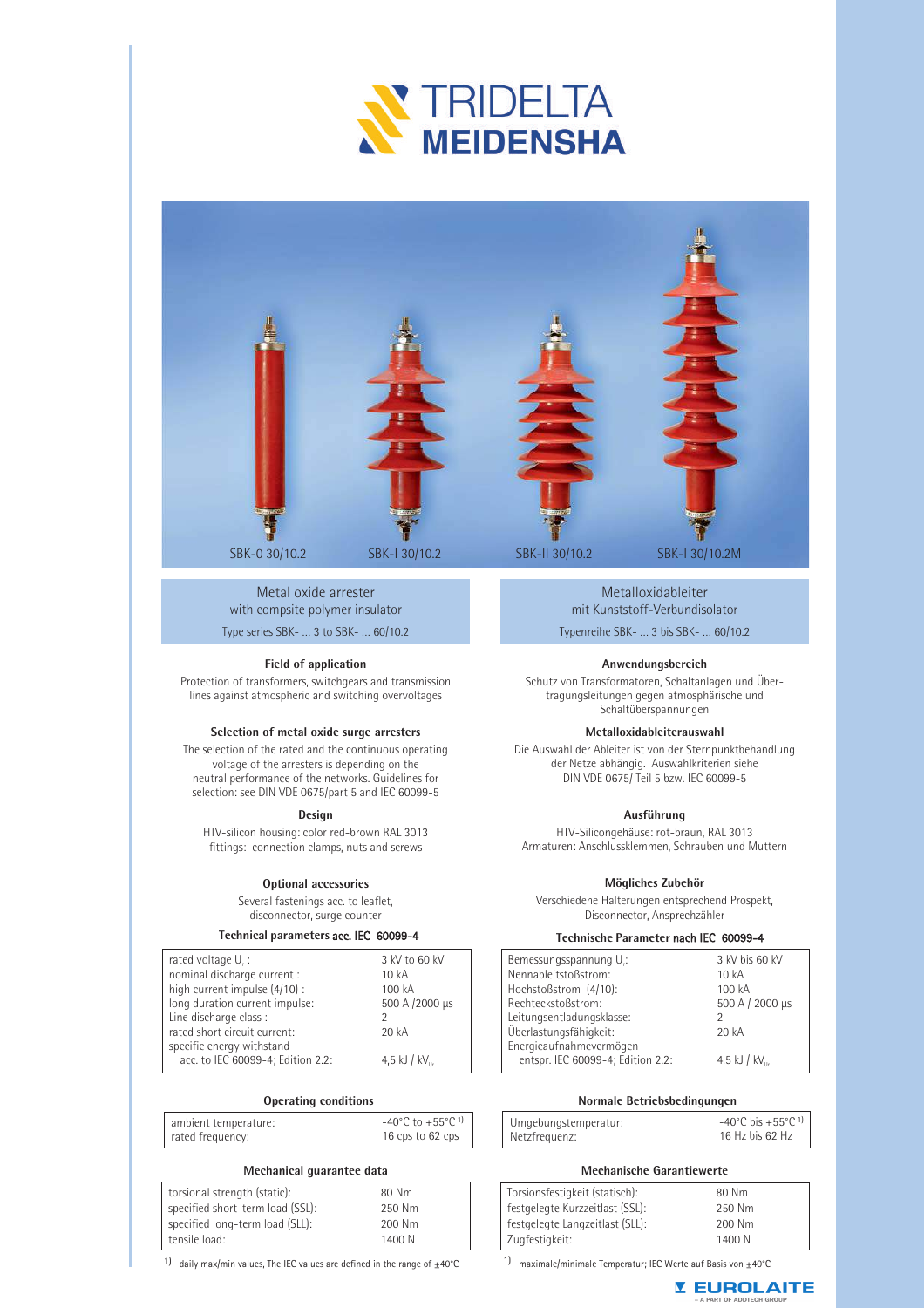| type / Typ        | rated<br>voltage /<br>Bemes-<br>sungs-<br>spannung | continuous<br>operating<br>voltage /<br>Dauer-<br>spannung | temporary over-<br>voltage TOV /<br>zeitweilige<br>Spannungs-<br>überhöhung |               | residual voltage at steep, lightning and switching impulse current /<br>Restspannung bei Steil-, Blitz- und Schaltstoßstrom |                        |                         |                         |                         |                           |                           |                           |                            |                            |
|-------------------|----------------------------------------------------|------------------------------------------------------------|-----------------------------------------------------------------------------|---------------|-----------------------------------------------------------------------------------------------------------------------------|------------------------|-------------------------|-------------------------|-------------------------|---------------------------|---------------------------|---------------------------|----------------------------|----------------------------|
|                   | U.                                                 | $\bigcup_{c}$                                              | $U_{1s}^{1}$                                                                | $U_{10s}^{1}$ |                                                                                                                             | 5 kA<br>$(8/20 \mu s)$ | 10 kA<br>$(8/20 \mu s)$ | 20 kA<br>$(8/20 \mu s)$ | 40 kA<br>$(8/20 \mu s)$ | 125 A<br>$(40/100 \mu s)$ | 250 A<br>$(40/100 \mu s)$ | 500 A<br>$(40/100 \mu s)$ | 1000 A<br>$(40/100 \mu s)$ | 2000 A<br>$(40/100 \mu s)$ |
|                   | kV                                                 | kV                                                         | kV                                                                          | kV            | kV                                                                                                                          | kV                     | kV                      | kV                      | kV                      | kV                        | kV                        | kV                        | kV                         | kV                         |
| $SBK-.$<br>3/10.2 | $\mathfrak{Z}$                                     | 2,4                                                        | 3,5                                                                         | 3,3           | 10,7                                                                                                                        | 9,3                    | 10,0                    | 11,1                    | 12,5                    | 7,3                       | 7,5                       | 7,8                       | 8,1                        | 8,5                        |
| $SBK-.$<br>6/10.2 | 6                                                  | 4,8                                                        | 6,9                                                                         | 6,5           | 19,3                                                                                                                        | 16,7                   | 18,0                    | 20,0                    | 22,5                    | 13,1                      | 13,6                      | 14,0                      | 14,6                       | 15,3                       |
| SBK- 9/10.2       | 9                                                  | 7,2                                                        | 10,4                                                                        | 9,8           | 28,9                                                                                                                        | 25,1                   | 27,0                    | 30,0                    | 33,8                    | 19,7                      | 20,3                      | 21,1                      | 21,9                       | 23,0                       |
| SBK- 12/10.2      | 12                                                 | 9,6                                                        | 13,8                                                                        | 13,1          | 37,5                                                                                                                        | 32,6                   | 35,0                    | 38,9                    | 43,8                    | 25,6                      | 26,4                      | 27,3                      | 28,4                       | 29,8                       |
| SBK- 15/10.2      | 15                                                 | 12,0                                                       | 17,3                                                                        | 16,4          | 42,8                                                                                                                        | 37,2                   | 40,0                    | 44,4                    | 50,0                    | 29,2                      | 30,1                      | 31,2                      | 32,4                       | 34,0                       |
| SBK- 18/10.2      | 18                                                 | 14,4                                                       | 20,7                                                                        | 19,6          | 52,4                                                                                                                        | 45,6                   | 49,0                    | 54,4                    | 61,3                    | 35,8                      | 36,9                      | 38,2                      | 39,7                       | 41,7                       |
| SBK- 21/10.2      | 21                                                 | 16,8                                                       | 24,2                                                                        | 22,9          | 62,1                                                                                                                        | 53,9                   | 58,0                    | 64,4                    | 72,5                    | 42,3                      | 43,7                      | 45,2                      | 47,0                       | 49,3                       |
| SBK- 24/10.2      | 24                                                 | 19,2                                                       | 27,6                                                                        | 26,2          | 70,6                                                                                                                        | 61,4                   | 66,0                    | 73,3                    | 82,5                    | 48,2                      | 49,7                      | 51,5                      | 53,5                       | 56,1                       |
| SBK- 27/10.2      | 27                                                 | 21,6                                                       | 31,1                                                                        | 29,4          | 80,3                                                                                                                        | 69,8                   | 75,0                    | 83,3                    | 93,8                    | 54,8                      | 56,5                      | 58,5                      | 60,8                       | 63,8                       |
| SBK- 30/10.2      | 30                                                 | 24,0                                                       | 34,5                                                                        | 32,7          | 85,6                                                                                                                        | 74,4                   | 80,0                    | 88,8                    | 100,0                   | 58,4                      | 60,2                      | 62,4                      | 64,8                       | 68,0                       |
| SBK- 31/10.2      | 31                                                 | 25,0                                                       | 35,7                                                                        | 33,8          | 91,0                                                                                                                        | 79,1                   | 85,0                    | 94,4                    | 106,3                   | 62,1                      | 64,0                      | 66,3                      | 68,9                       | 72,3                       |
| SBK- 33/10.2      | 33                                                 | 26,4                                                       | 38,0                                                                        | 36,0          | 94,2                                                                                                                        | 81,8                   | 88,0                    | 97,7                    | 110,0                   | 64,2                      | 66,3                      | 68,6                      | 71,3                       | 74,8                       |
| SBK- 36/10.2      | 36                                                 | 28,8                                                       | 41,4                                                                        | 39,2          | 104,9                                                                                                                       | 91,1                   | 98,0                    | 108,8                   | 122,5                   | 71,5                      | 73,8                      | 76,4                      | 79,4                       | 83,3                       |
| SBK- 39/10.2      | 39                                                 | 31,2                                                       | 44,9                                                                        | 42,5          | 114,5                                                                                                                       | 99,5                   | 107,0                   | 118,8                   | 133,8                   | 78,7                      | 80,6                      | 83,5                      | 86,7                       | 91,0                       |
| SBK- 42/10.2      | 42                                                 | 33,6                                                       | 48,3                                                                        | 45,8          | 124,1                                                                                                                       | 107,9                  | 116,0                   | 128,8                   | 145,0                   | 84,7                      | 87,3                      | 90,5                      | 94,0                       | 98,6                       |
| SBK- 45/10.2      | 45                                                 | 36,0                                                       | 51,8                                                                        | 49,1          | 128,4                                                                                                                       | 111,6                  | 120,0                   | 133,2                   | 150,0                   | 87,6                      | 90,4                      | 93,6                      | 97,2                       | 102,0                      |
| SBK- 48/10.2      | 48                                                 | 38,4                                                       | 55,2                                                                        | 52,3          | 141,2                                                                                                                       | 122,8                  | 132,0                   | 146,5                   | 165,0                   | 96,4                      | 99,4                      | 103,0                     | 106,9                      | 112,2                      |
| SBK- 51/10.2      | 51                                                 | 40,8                                                       | 58,7                                                                        | 55,6          | 147,7                                                                                                                       | 128,3                  | 138,0                   | 153,2                   | 172,5                   | 100,7                     | 103,9                     | 107,6                     | 111,8                      | 117,3                      |
| SBK- 54/10.2      | 54                                                 | 43,2                                                       | 62,1                                                                        | 58,9          | 156,2                                                                                                                       | 135,8                  | 146,0                   | 162,1                   | 182,5                   | 106,6                     | 109,9                     | 113,9                     | 118,3                      | 124,1                      |
| SBK- 60/10.2      | 60                                                 | 48,0                                                       | 69,0                                                                        | 65,4          | 171,2                                                                                                                       | 148,8                  | 160,0                   | 177,6                   | 200,0                   | 116,8                     | 120,5                     | 124,8                     | 129,6                      | 136,0                      |

<sup>1)</sup> with prior energy stress / energetisch vorbelastet

# **The modular design of the polymer (HTV-silicon rubber) arrester causes a lot of advantages in application:**

- **Modular construction** avoids moulding junctures along arrester surface, sensitive against predischarges by pollution.
- **Modular construction** avoids lock up of air bubbles which can cause inner partial discharges by using of special permanent pressure of components against each other.
- $\bullet$  Modular construction leads to excellent high specific break down voltage of housing interfaces due to special permanent pressure of the components against each other
- Modular construction permits modification of flashover and creepage distances of arresters.
- The used electrically and mechanically optimized pressures at **modular construction** nearly avoids ageing of flexibility of polymer going bail for high service life of arresters.



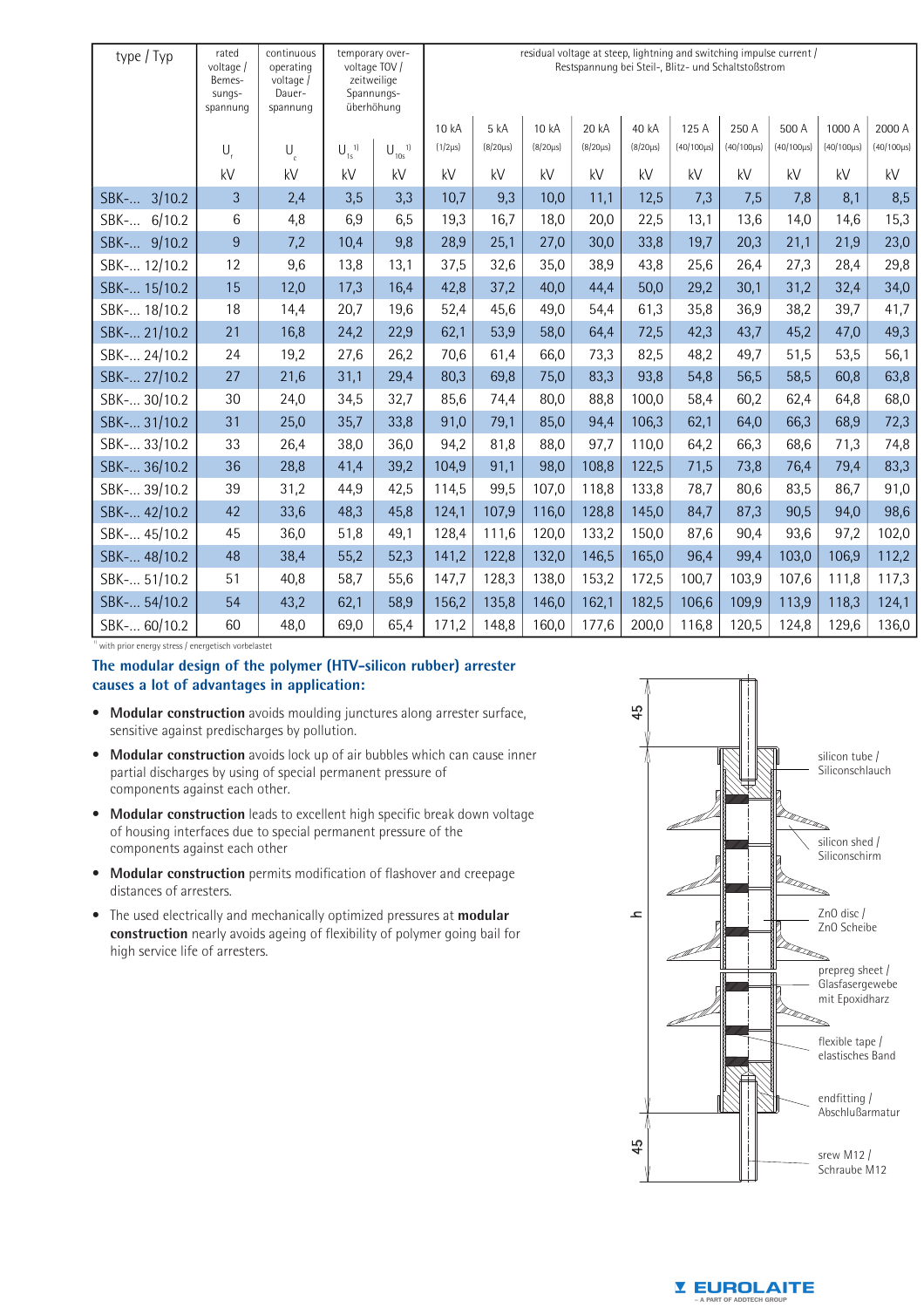| type / Typ   | height /<br>Höhe | weight /<br>Gewicht | creepage distance /<br>Kriechweg<br>± 5% |       |                          | insulation of arrester housing at standard reference atmosphere /<br>Äußere Isolation bei Standartatmosphäre |                 |                                                                           |                 |                                                                         |                 |
|--------------|------------------|---------------------|------------------------------------------|-------|--------------------------|--------------------------------------------------------------------------------------------------------------|-----------------|---------------------------------------------------------------------------|-----------------|-------------------------------------------------------------------------|-----------------|
|              |                  |                     |                                          |       |                          | p.f. withstand voltage (dry) /<br>Nennstehwechsel- spannung<br>(trocken)                                     |                 | p.f. withstand voltage<br>(wet) / Nennstehwechsel-<br>spannung (beregnet) |                 | lightning impulse withstand<br>voltage / Nennsteh-<br>blitzstoßspannung |                 |
|              | ≈h               | $\approx$ m         | SBK-0                                    | SBK-I | SBK-II                   | SBK-0                                                                                                        | SBK-I<br>SBK-II | SBK-0                                                                     | SBK-I<br>SBK-II | SBK-0                                                                   | SBK-I<br>SBK-II |
|              | mm               | kg                  | mm                                       | mm    | mm                       | kV                                                                                                           | kV              | kV                                                                        | kV              | kV                                                                      | kV              |
| SBK- 3/10.2  | 92               | 0,7                 | 68                                       | 143   |                          | 24                                                                                                           | 34              |                                                                           | 22              | 36                                                                      | 50              |
| SBK- 6/10.2  | 112              | 0,9                 | 88                                       | 163   |                          | 32                                                                                                           | 42              |                                                                           | 26              | 46                                                                      | 60              |
| SBK- 9/10.2  | 132              | 1,0                 | 108                                      | 183   | $\overline{\phantom{a}}$ | 40                                                                                                           | 48              |                                                                           | 32              | 58                                                                      | 70              |
| SBK- 12/10.2 | 152              | 1,2                 | 128                                      | 278   |                          | 46                                                                                                           | 56              |                                                                           | 39              | 68                                                                      | 82              |
| SBK- 15/10.2 | 162              | 1,3                 | 138                                      | 288   | 363                      | 50                                                                                                           | 60              |                                                                           | 40              | 74                                                                      | 86              |
| SBK- 18/10.2 | 182              | 1,5                 | 158                                      | 308   | 383                      | 54                                                                                                           | 64              |                                                                           | 42              | 78                                                                      | 92              |
| SBK- 21/10.2 | 204              | 1,7                 | 180                                      | 405   | 480                      | 62                                                                                                           | 70              |                                                                           | 46              | 90                                                                      | 104             |
| SBK- 24/10.2 | 224              | 1,8                 | 200                                      | 425   | 575                      | 68                                                                                                           | 78              |                                                                           | 52              | 100                                                                     | 114             |
| SBK- 27/10.2 | 244              | 2,0                 | 220                                      | 520   | 595                      | 72                                                                                                           | 82              | $\overline{\phantom{a}}$                                                  | 54              | 106                                                                     | 120             |
| SBK- 30/10.2 | 254              | 2,1                 | 230                                      | 530   | 680                      | 84                                                                                                           | 94              |                                                                           | 62              | 122                                                                     | 136             |
| SBK- 31/10.2 | 274              | 2,2                 | 250                                      | 625   | 775                      | 92                                                                                                           | 100             | $\equiv$                                                                  | 66              | 132                                                                     | 146             |
| SBK- 33/10.2 | 274              | 2,4                 | 250                                      | 625   | 775                      | 92                                                                                                           | 100             |                                                                           | 66              | 132                                                                     | 146             |
| SBK- 36/10.2 | 362              | 3,0                 | 338                                      | 788   | 1013                     | 118                                                                                                          | 126             |                                                                           | 84              | 170                                                                     | 184             |
| SBK- 39/10.2 | 384              | 3,2                 | 360                                      | 885   | 1110                     | 128                                                                                                          | 134             |                                                                           | 88              | 180                                                                     | 194             |
| SBK- 42/10.2 | 406              | 3,4                 | 382                                      | 907   | 1132                     | 132                                                                                                          | 142             |                                                                           | 94              | 192                                                                     | 206             |
| SBK- 45/10.2 | 414              | 3,6                 | 390                                      | 990   | 1215                     | 144                                                                                                          | 152             |                                                                           | 100             | 208                                                                     | 222             |
| SBK- 48/10.2 | 446              | 3,8                 | 422                                      | 1022  | 1322                     | 146                                                                                                          | 156             |                                                                           | 104             | 214                                                                     | 226             |
| SBK- 51/10.2 | 456              | 4,0                 | 432                                      | 1107  | 1407                     | 150                                                                                                          | 168             |                                                                           | 112             | 218                                                                     | 246             |
| SBK- 54/10.2 | 648              | 4,9                 | 600                                      | 1524  | 1836                     | 246                                                                                                          | 266             |                                                                           | 176             | 358                                                                     | 386             |
| SBK- 60/10.2 | 648              | 5,0                 | 600                                      | 1524  | 1836                     | 246                                                                                                          | 266             |                                                                           | 176             | 358                                                                     | 386             |
|              |                  |                     |                                          |       |                          | Power frequency voltage versus time characteristic (TOV)                                                     |                 |                                                                           |                 |                                                                         |                 |
|              |                  |                     |                                          |       |                          | (initial temperatur +60 °C)                                                                                  |                 |                                                                           |                 |                                                                         |                 |
|              |                  |                     |                                          |       |                          | <b>Wechselspannungs-Zeit-Kennlinie (TOV)</b><br>(Ausgangstemperatur +60°C)                                   |                 |                                                                           |                 |                                                                         |                 |
| 1,3          |                  |                     |                                          |       |                          |                                                                                                              |                 |                                                                           |                 |                                                                         |                 |
| 1,2          |                  |                     |                                          |       |                          |                                                                                                              |                 |                                                                           |                 |                                                                         |                 |
|              |                  |                     |                                          |       |                          |                                                                                                              |                 |                                                                           |                 |                                                                         |                 |
| 1,1          |                  |                     |                                          |       |                          |                                                                                                              |                 |                                                                           |                 |                                                                         |                 |
| 1,0<br>ミニ    |                  |                     |                                          |       |                          |                                                                                                              |                 |                                                                           |                 |                                                                         |                 |

# **Power frequency voltage versus time characteristic (TOV)** (initial temperatur +60 °C)